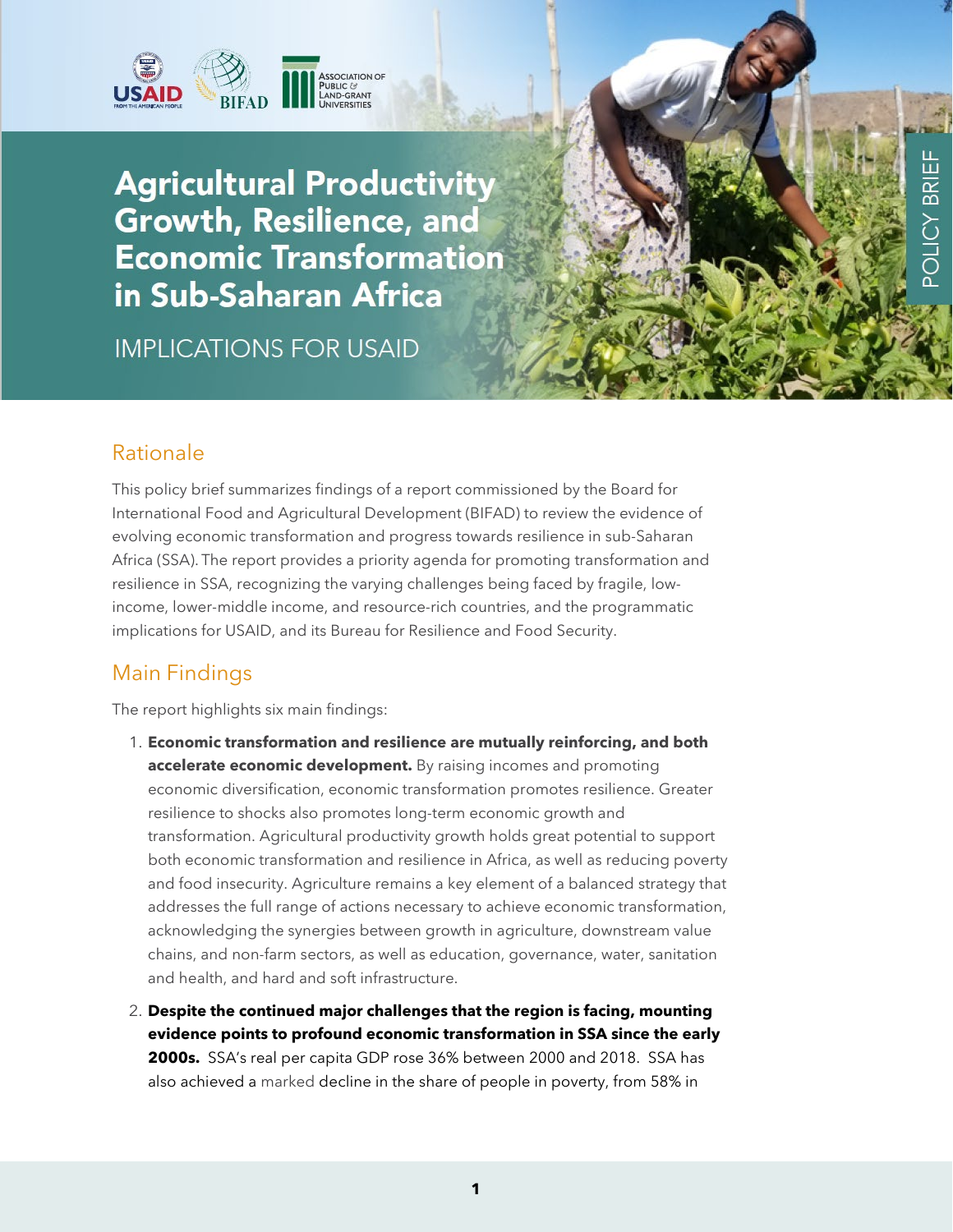1999 to 41% in 2015. Over 40% of SSA's labor force now cites off-farm activities as their main job.

- 3. **Across a broad range of indicators—health, life expectancy, education, public service delivery, government effectiveness, and public investment in future economic transformation—most African countries have made remarkable progress.** Today, a much greater proportion of the African population has access to safe water, electricity, transport networks, and mobile telephony. The proportion of men and women holding bank accounts has risen over a six-year period from 2011 (22.8% men and 17.5% women) to 2017 (47.0% men and 34.1% women). Indicators of business environment, government effectiveness, and voice and accountability have all improved. The percentage of Africans over 25 years of age who have completed lower secondary school has climbed from 23% in the 1980s to 43.7% in 2017 and is over 75% for both men and women in rapidly developing countries such as Ghana. Girls who complete secondary school are less likely to marry early or have many children. Nutrition and health indicators also show clear improvement. The proportion of undernourished people in the population of SSA fell from 28.4% in 2000 to 20.9% in 2015 before rising to 22.8% in 2018. The mortality rate of children under 5 declined from 165 to 80 per thousand. Of all the world's regions, SSA gained the most since 2000 in average life expectancy, which is now 64 years.
- 4. **Agricultural production growth has been a major driver of SSA's economic transformation and improvements in living standards.** SSA has achieved the highest rate of agricultural growth of any region of the world since 2000. The region's economic growth rate remains highly correlated with annual changes in agricultural growth (Figure 1). When agriculture grows, its extensive linkages with off-farm stages of the agri-food system and other non-farm sectors expand employment and livelihoods in the rest of the economy and expand the tax base,



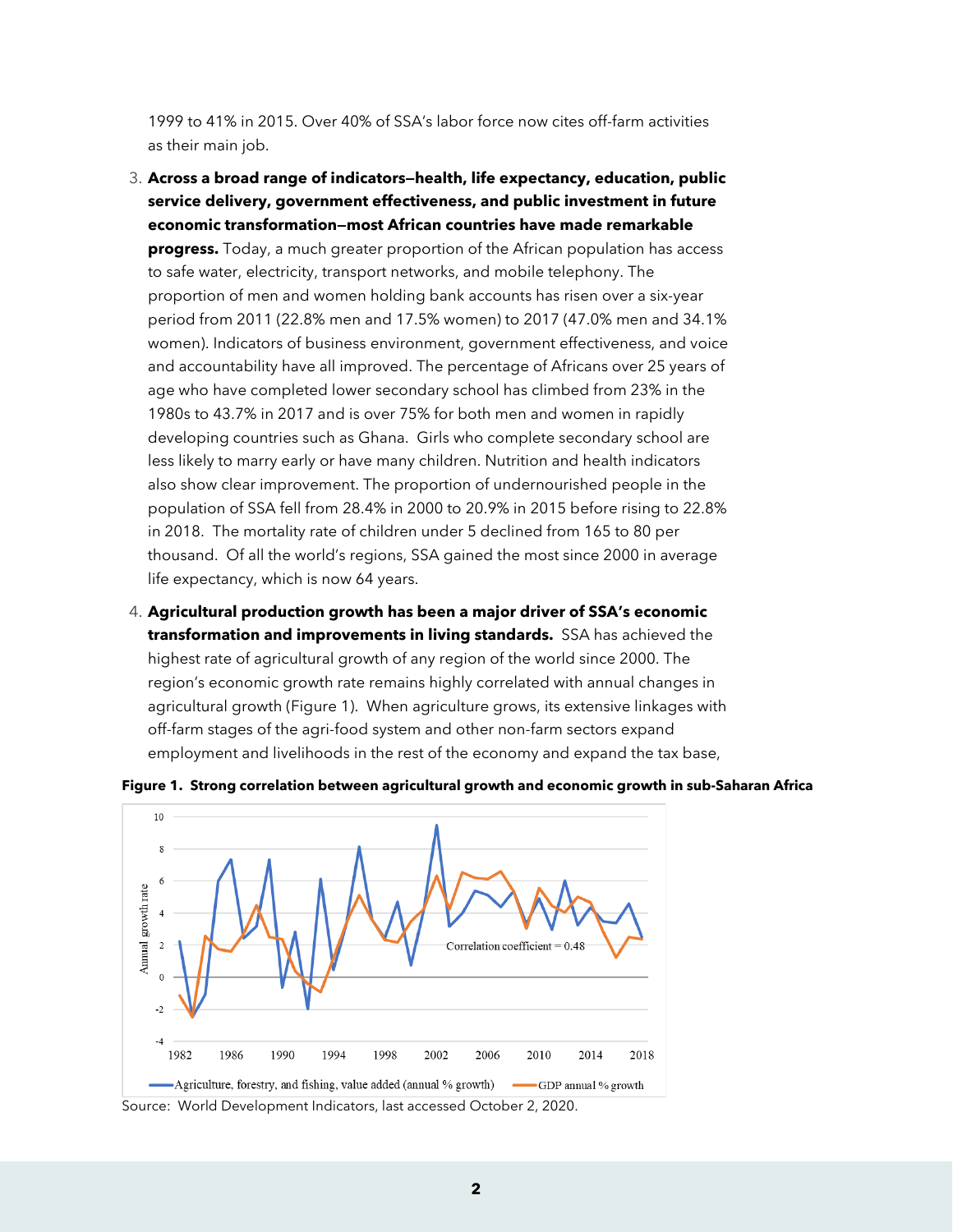enabling governments to finance greater investments in public services. High farm production growth in SSA since 2000 has been a major driver of overall economic growth and improvements in the welfare of most Africans.

5. **SSA's high rate of agricultural production growth has been achieved mainly through the expansion of cropped area rather than through productivity growth** (increases over time in the ratio of farm output to inputs). This pattern will not lead to sustained growth in the future. Slow yield and productivity growth reflect chronic low investment in adaptive agricultural research and development and extension (R&D&E) systems. Asian and African countries that achieved high rates of agricultural productivity growth (e.g., Ghana, Ethiopia, Bangladesh, and Thailand) all show the importance of effective local agricultural R&D&E (see Box 1).

#### **Box 1: Agricultural Research, Development, and Extension Investments Fuel Productivity-Led Growth in Ethiopia**

Ethiopia is one of the few African countries that has substantially increased its spending on public agricultural research, which has more than tripled in real terms since 2000. Ethiopia also has half of SSA's agricultural extension workers. Not surprisingly, Ethiopia has enjoyed the highest rate of agricultural growth of any country in SSA since 2000. For each \$1 of agricultural value-added, the Ethiopian economy generated an additional \$0.29 in non-farm GDP and hence contributed profoundly to the country's rapid economic transformation and steadily improving livelihood indicators (Figure 2). Ethiopia's progress over the past several decades provides a powerful example for other African countries regarding how efforts to promote agricultural productivity can effectively stimulate both economic transformation and resilience.

6. **The pace of transformation and resilience has**

**been uneven.** Rapid improvements are especially evident in Africa's lowermiddle-income countries and least so in the resource-rich and fragile countries. Uneven economic growth and development across the low-income, lowermiddle-income, fragile, and resource-rich states have resulted in distinct challenges that require somewhat different programmatic responses (more on this below).

# Priorities for Future Progress

The most urgent need for all African countries is to recover from the economic and social setbacks of the COVID-19 pandemic. Afterward, African countries can more effectively prioritize the following actions to confront challenges to sustaining the progress that they have made over the past two decades.

1. **Accelerate Agricultural Productivity-Led Growth:** Support African-led agricultural R&D and scientific research; improve the policy environment to support agricultural productivity growth. Sustained progress toward economic transformation and resilience increasingly depends on raising the productivity of existing farmland. The goals of feeding Africa's growing population and conserving the planet's natural resources, diverse ecosystems, and the services they provide will be more effectively achieved through productivity improvements on existing farmland instead of area expansion (see Figure 2).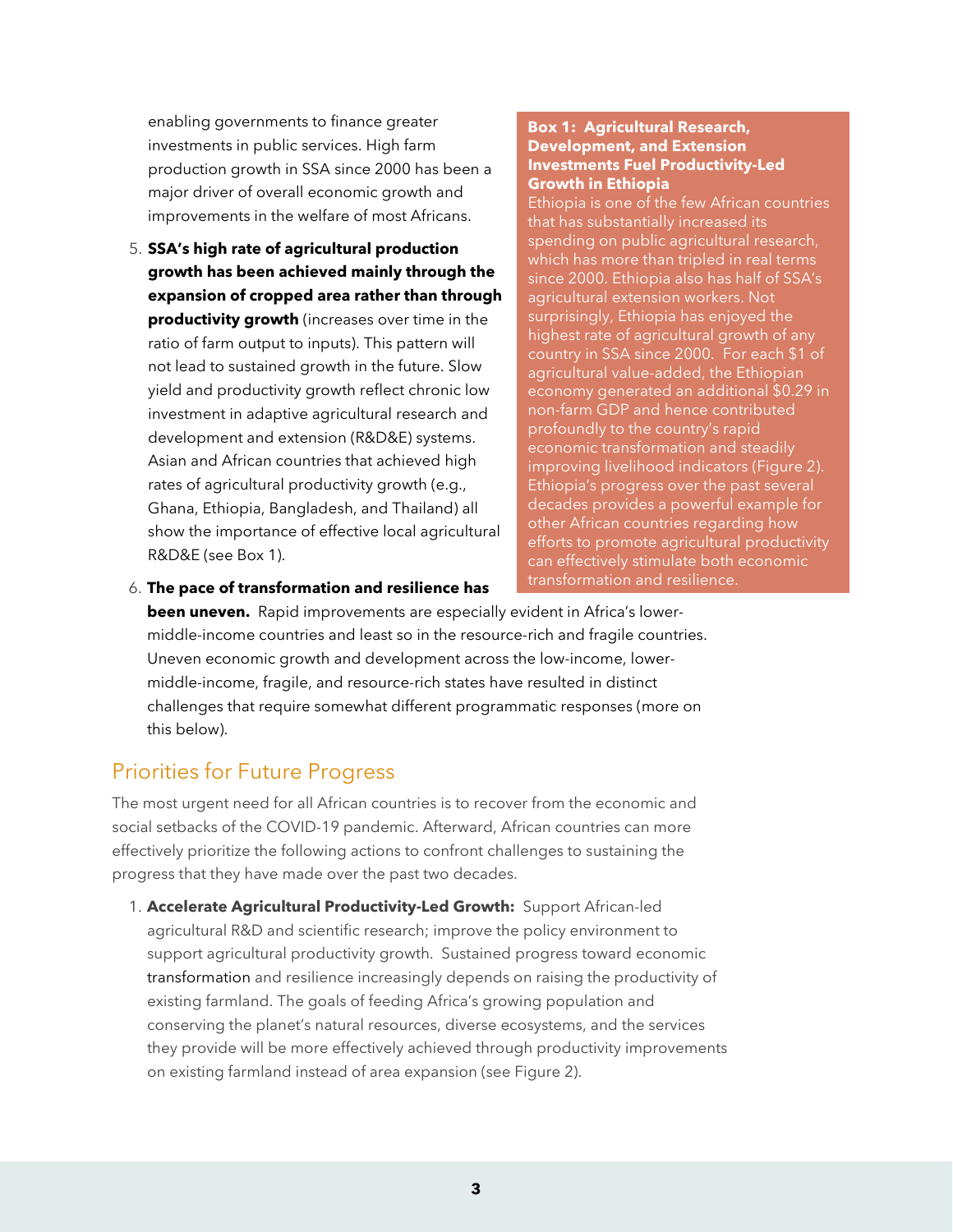



**Figure 2. Agricultural Growth and Falling Rates of Poverty, Food Insecurity, and Child Stunting in Ethiopia** 

Sources: USDA-ERS international agricultural productivity database; World Development Indicators; and FAO.

- 2. **Expand Employment Opportunities:** While sometimes framed as a youth employment challenge, the challenge is fundamentally a broader 'missing jobs' crisis that reflects structural constraints on private investment and associated growth in new job opportunities. Addressing this challenge entails (1) policies that encourage economic growth and better jobs throughout the economy; (2) public investments that leverage new private investment and job opportunities; and (3) investing in human and organizational capacity development in Africa. Improving the productivity of the labor force is one of the most important avenues to making households, communities, and nations more resilient to pandemics, weather disturbances, and other shocks.
- 3. **Achieve Economic Empowerment for Women:** Restrictive gender norms, legal barriers, and discriminatory policies limit African women's opportunities to advance economically. Addressing this challenge involves: (1) improve reproductive health services to give women greater control over their lives; (2)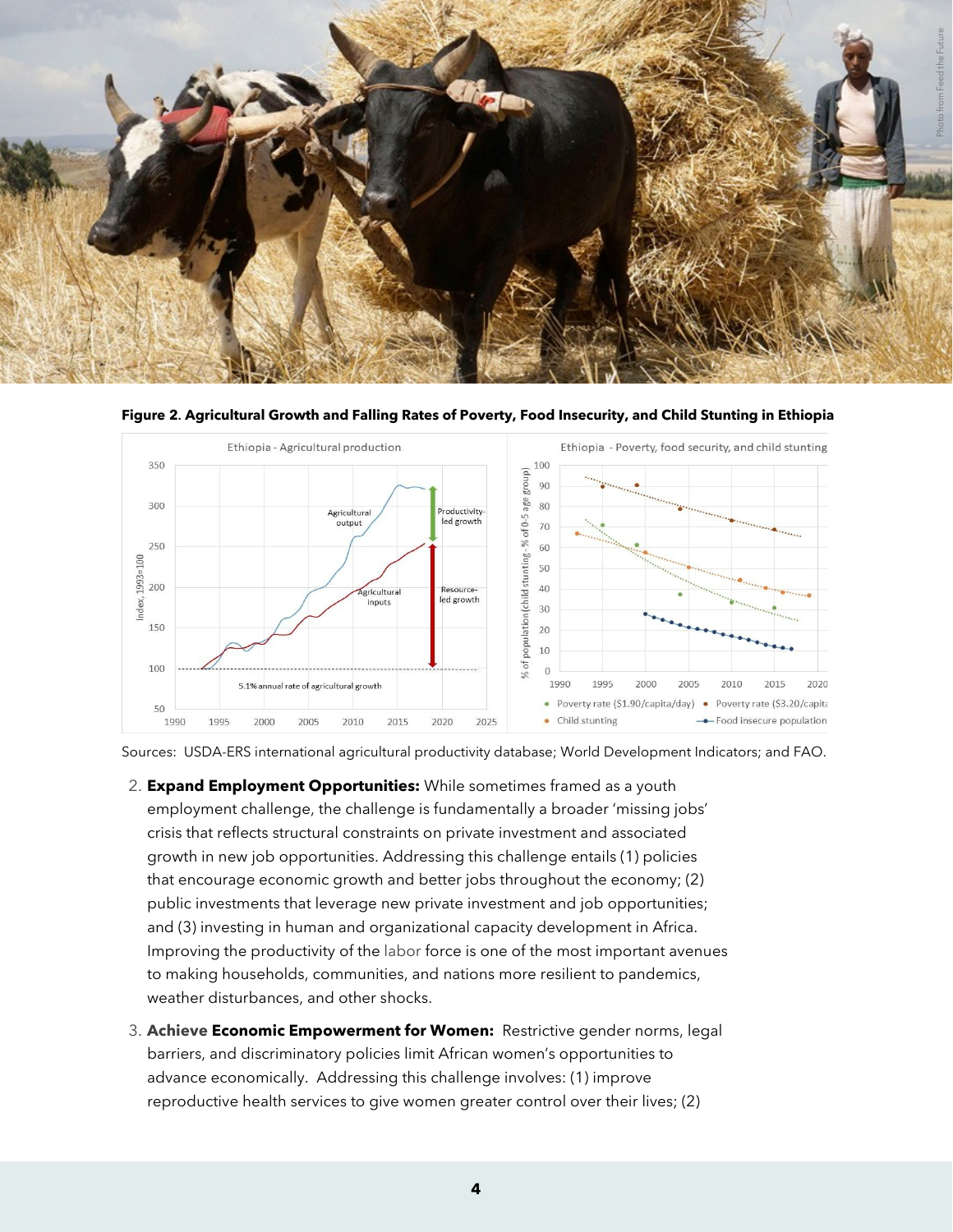eliminate the gender education gap; (3) reform legal systems that deny women control of income, assets, and inheritance; (4) invest to decrease "women's time poverty", and (5) foster agency (ability to choose how to use one's own time and economic resources) to reduce the negative impact of gender norms on women's lives.

- 4. **Capture the Opportunities for Intra-African Agricultural Trade:** Increasing regional trade in agricultural products would raise farmer incomes and increase continental food security. Addressing this challenge requires: (1) support for the African Continental Free Trade Agreement (AfCFTA); (2) development of transport and communications infrastructure between African countries to reduce costs and risks of trade; and (3) promotion of competitiveness by reducing costs of production through agricultural R&D&E.
- 5. **Reduce the Infrastructure Deficit:** Africa's large infrastructure deficit reduces competitiveness and hurts incomes from family farms and businesses**.** Addressing this involves (1) improving management to get more quantity and quality out of infrastructure expenditures; (2) improving planning and project selection to get higher rates of return on investment; (3) improving the enabling environment for private financing.

### Priorities for Development Partners

- 1. **Support COVID-19 Recovery:** Support African countries in their efforts to recover from the economic and social setbacks of the COVID-19 pandemic. Poststabilization, support African countries in addressing other crucial challenges to maintain progress.
- 2. **Support African Countries in Accelerating Productivity-Led Agricultural Growth:** Developing and making accessible to farmers a steady stream of technological innovations suitable to Africa's diverse farming systems may be the single most important step to accelerating agricultural productivity growth and economic transformation in Africa.
- 3. **Support Policies and Institutions that Strengthen the Business Environment:**  There are many examples of how policy and institutional change have been necessary to achieve productivity growth. By getting the institutions and policies right, the science and associated private investment can follow and enable technology diffusion to achieve transformation at scale.
- 4. **Recognize the Unique Challenges of Fragile States:** Most fragile states cannot devote sufficient attention or resources to an economic transformation agenda. Fragile states must first get back on a sustainable growth-oriented trajectory by addressing their humanitarian challenges, achieving peace and stability, and rebuilding their infrastructure and institutions.